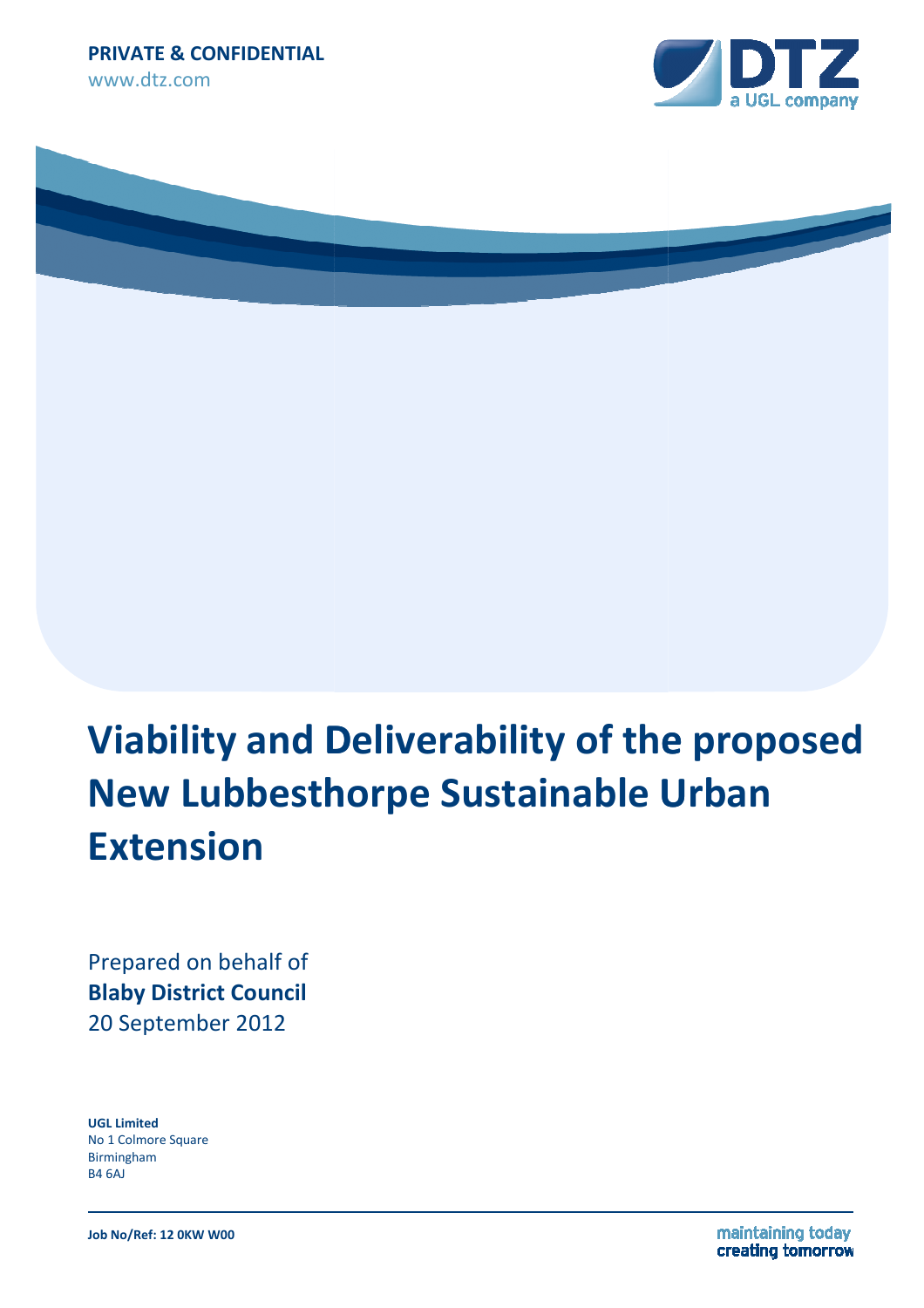#### **1 Introduction**

 Blaby District Council has proposed a Sustainable Urban Extension to the west of Leicester in its emerging Core Strategy. This report considers the viability and deliverability of such a Sustainable Urban Extension. The assessment is consistent with a more detailed appraisal carried out in relation to a planning application for a mixed use development at Lubbesthorpe, as proposed by Hallam Land Management.

 The Core Strategy includes for 4,250 residential dwellings, employment uses (21 ha), two primary schools and a secondary school, local and community services (including one district centre and two local centres) and supporting infrastructure.

#### **2 Appraisal Summary**

 This report sets out a development appraisal which considers the costs of necessary infrastructure required to deliver the SUE. In addition, it assesses the potential returns from the proposed quantities of development and seeks to consider whether this would result in a satisfactory residual land value (when taking into account a reasonable return to potential developers).

 The assessment was based on a Section 106 package of £37.95 million (summarised in the table in section 5), infrastructure costs of £107m and the provision of 20% affordable housing plus 5% extracare accommodation (not affordable). The assessment allowed for a developers profit of 20% on value.

 The report is conscious of the critical affect of infrastructure costs on the viability of the proposals, we have been supported by Fore Consulting, with regard to transport infrastructure scoping, and Gardiner & Theobald with regard to build and infrastructure costs.

 The DTZ review suggests that the scheme will be able to support a larger affordable housing and Section 106 package, as the review calculates a residual land value in excess of £50 million / £51,000 gross acre, which is significantly above the threshold land value.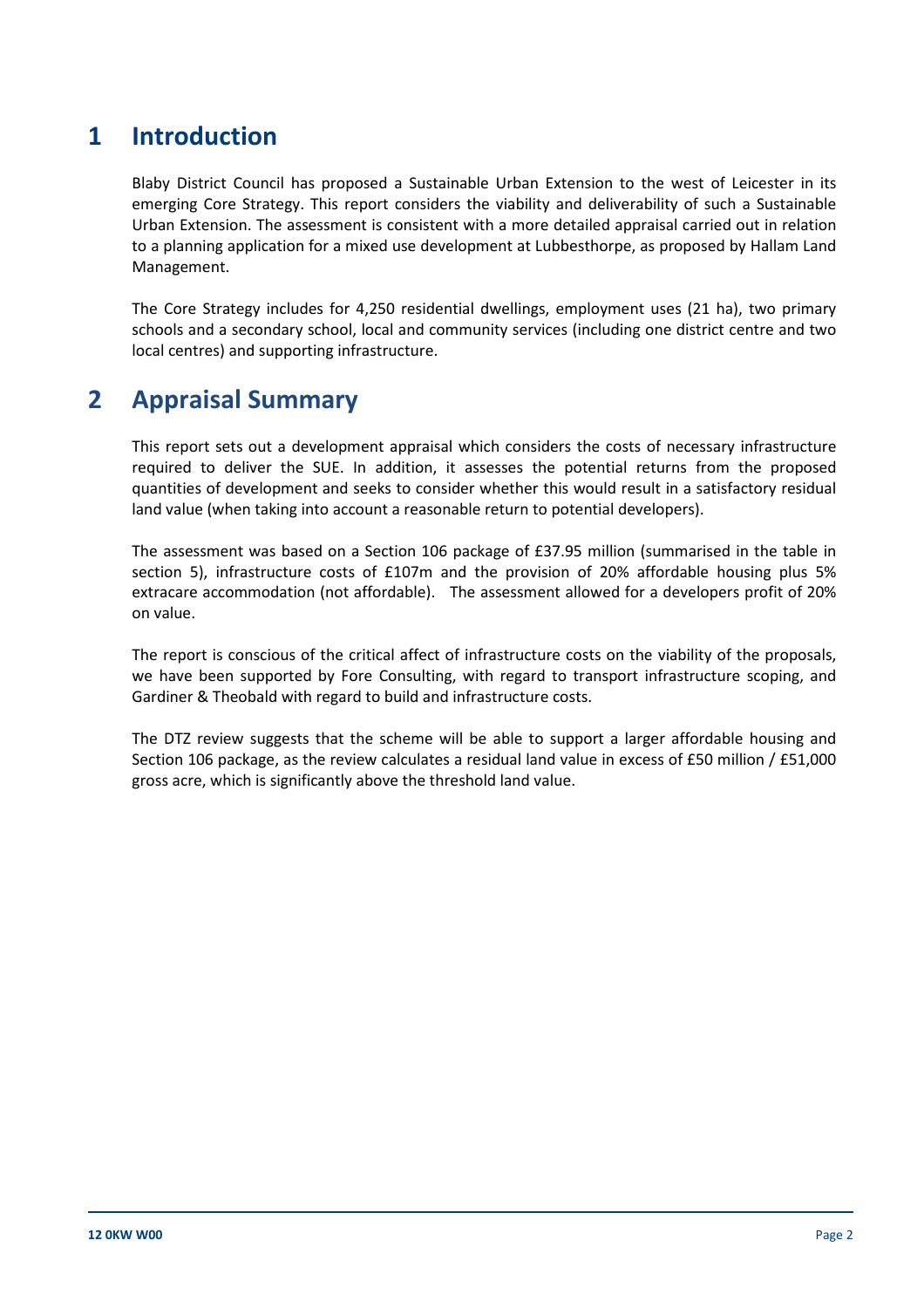# **3 Appraisal Review**

We present an elemental summary of the scheme assumptions below.

| Item                                                                         | <b>DTZ</b> | Commentary                                                                                                                                                                                                                     |
|------------------------------------------------------------------------------|------------|--------------------------------------------------------------------------------------------------------------------------------------------------------------------------------------------------------------------------------|
| Residential                                                                  | £715.8m    |                                                                                                                                                                                                                                |
| Revenue                                                                      |            |                                                                                                                                                                                                                                |
| <b>Build Costs</b>                                                           | £348.9m    |                                                                                                                                                                                                                                |
| Infrastructure                                                               | £107m      | The allowance is based on the input of Fore<br>Consulting and Gardiner and Theobald. Within the<br>included<br>allowance<br>infrastructure<br>are<br>an<br>contingency of 10%, and a motorway 'bridges'<br>contingency of 20%. |
| Section 106                                                                  | £37.95m    |                                                                                                                                                                                                                                |
| <b>Finance Costs</b>                                                         | £24.8m     |                                                                                                                                                                                                                                |
| Marketing                                                                    | £18.4m     |                                                                                                                                                                                                                                |
| Net Profit                                                                   | £143.1m    | We consider a blended profit on value of 20% to be<br>appropriate. This takes into account the appropriate<br>margin (6% on cost) required for affordable housing.                                                             |
| <b>Land Receipts</b>                                                         | <b>DTZ</b> |                                                                                                                                                                                                                                |
| $\overline{\phantom{a}}$<br>District<br>Local<br>Land<br>Centres<br>Receipts | £5.85m     |                                                                                                                                                                                                                                |
| Employment<br>Land                                                           | £12.85m    |                                                                                                                                                                                                                                |
| Receipts                                                                     |            |                                                                                                                                                                                                                                |
|                                                                              | <b>DTZ</b> |                                                                                                                                                                                                                                |
| $Net1$<br><b>Residual</b><br>Value                                           | £50.7m     |                                                                                                                                                                                                                                |

1

 $^1$  After Stamp Duty Land Tax of 7%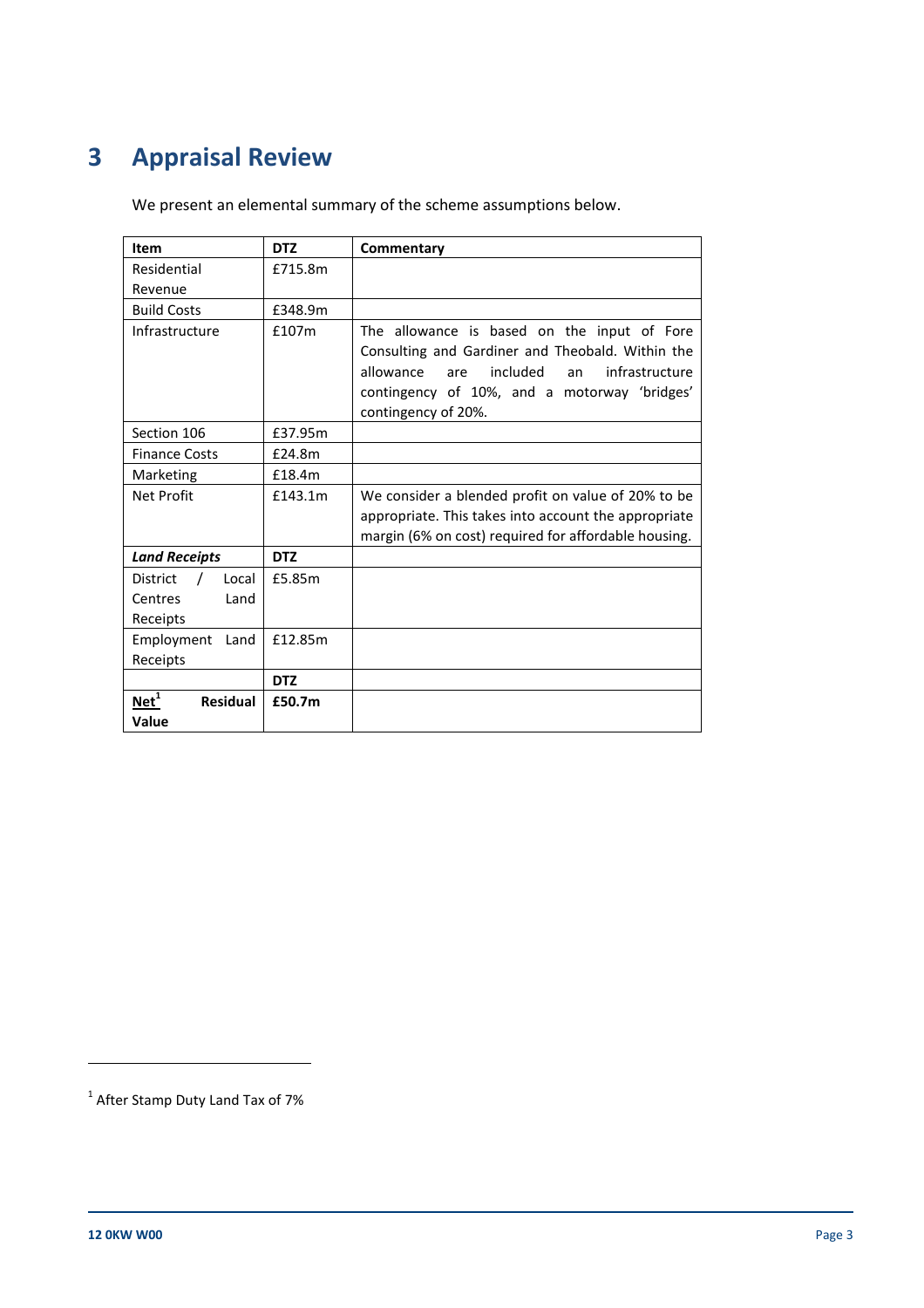## **4 Infrastructure Review**

 A schedule of potential offsite highway works, including significant bridge allowances (each to £10 million) is featured below. These have been based on requirements identified as part of the consideration of the Lubbesthorpe planning application.

| <b>Off-site Highway Works</b>                                                                         |                                                              |            |            |
|-------------------------------------------------------------------------------------------------------|--------------------------------------------------------------|------------|------------|
| Beggars Lane Junction - phase 1 access                                                                | Phase 1                                                      | 650,000    |            |
| New Junction / Baines Lane for bus access to site                                                     | Phase 1                                                      | 146.052    |            |
| Site access across the M1                                                                             | Phase 1                                                      | 10.000.000 |            |
| Upgrading of the Meridian Way / Lubesthorpe Way Junction                                              | No longer required June 2012                                 | $\Omega$   |            |
| New roundabout / access to Leicester Lane                                                             | Employment Access                                            | 587.106    |            |
| Narborough Road Junction                                                                              |                                                              | 500,000    |            |
| Second Beggar Lane Junction                                                                           | Phase 2                                                      | 268,548    |            |
| Temporary haul road to M69 bridge crossing                                                            | Part of M69 bridge crossing                                  | 50,000     |            |
| Bridge crossing of the M69                                                                            | Complete by 200th occupation                                 | 10.000.000 |            |
| Works to Desford cross roads                                                                          |                                                              | 104.718    |            |
| Other off-site highway works                                                                          | No longer required June 2012                                 | 200,000    |            |
| Utility diversions                                                                                    | Provisional sum                                              | 1.000.000  |            |
| Works to the junction of the A47 with Kirby Lane                                                      |                                                              | 160,204    |            |
| Improvements to the junction of the A47 and Braunston Lane                                            |                                                              | 533.223    |            |
| Timprovements to the junction of the A47 and A563 Lubbesthorpe Way / Improvements to the A47 corridor |                                                              | 1.068.064  |            |
| Right turn ban to north bound traffic on B582 at the Enderby Crossroads and Beggars Lane Junction     |                                                              | 101.419    |            |
| Full signalisation to the Foxhunter Roundabout                                                        |                                                              | 136,718    |            |
| Additional lane on the the link between the M1 junction 21 and the Meridian slip road                 |                                                              | 1.070.164  |            |
| Traffic Calming to Narborough, Kirby Muxloe and Glenfield                                             |                                                              | 70.396     |            |
| Enderby cross roads banned right turn                                                                 |                                                              | 75.745     |            |
| Pre-adoption works                                                                                    |                                                              | 801.671    |            |
| Fees                                                                                                  | Design and other fees, S278 supervision, commuted sum & bond | 7,766,988  | 35,291,016 |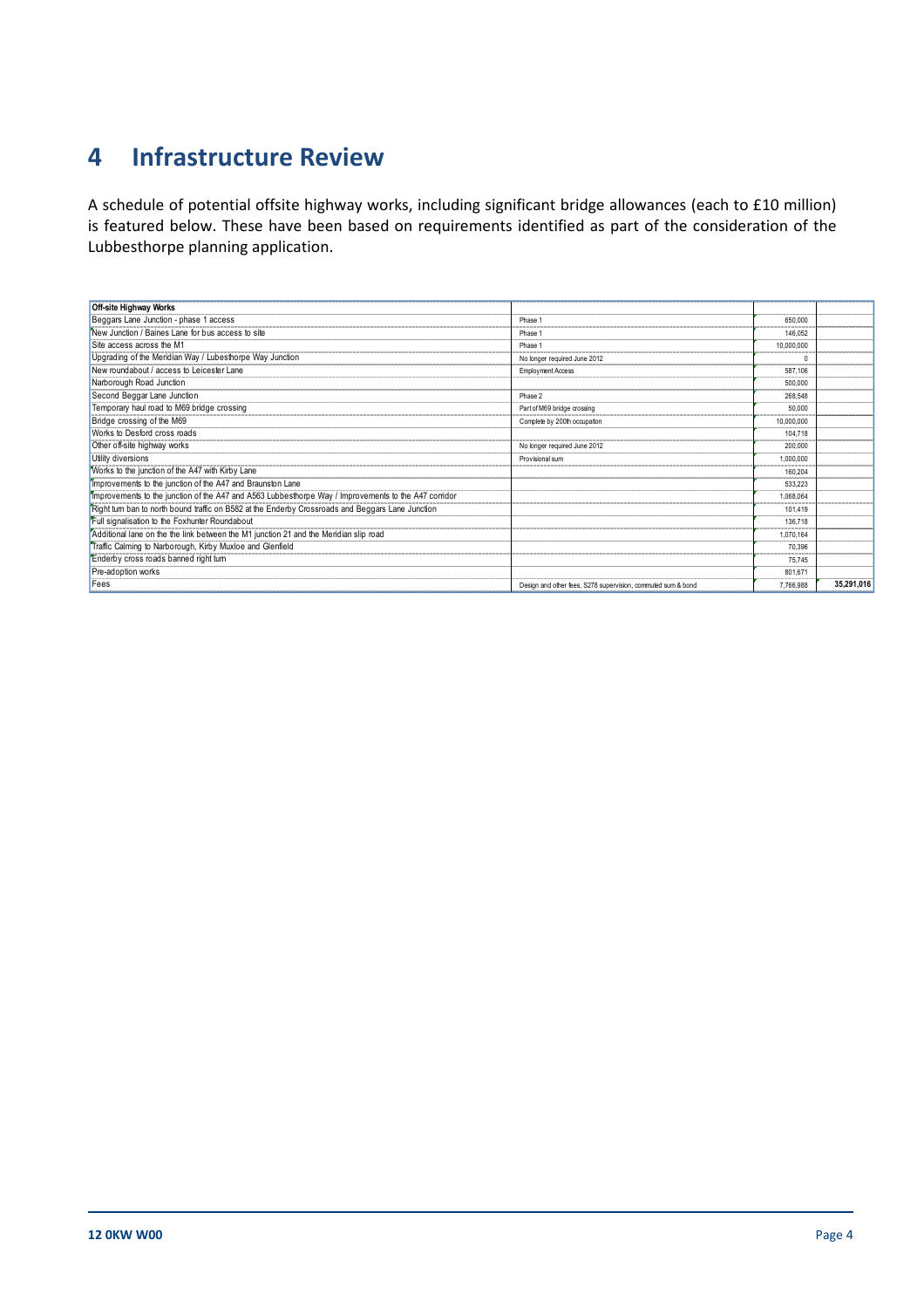## **5 Section 106 Review**

A detailed schedule of Section 106 costs is featured below.

| Lubbesthorpe<br>Section 106                                        |                                                                                                          |                |               |                |              |              |  |  |  |
|--------------------------------------------------------------------|----------------------------------------------------------------------------------------------------------|----------------|---------------|----------------|--------------|--------------|--|--|--|
| <b>IITEM</b>                                                       | <b>Source / Triggers</b>                                                                                 | QTY            | <b>UNIT</b>   | <b>RATE</b>    | <b>TOTAL</b> | <b>TOTAL</b> |  |  |  |
| Section 106                                                        | Limited information is currently available and the<br>following timing assumptions have been made.       |                |               |                |              |              |  |  |  |
| <b>Education</b>                                                   | Timing                                                                                                   |                |               |                |              |              |  |  |  |
| Primary School - 24 places per 100 houses                          | Primary School 1 - site start                                                                            | 858            | places        | 12,099         | 10,375,134   |              |  |  |  |
| Secondary School - 20 places per 100 houses                        | Primary School 2 - 2000th occupation                                                                     | 715            | places        | 17,876         | 12,774,190   |              |  |  |  |
| Primary School - 4.3 places per 100 flats (excludes 1 bed flats)   | Secondary School - 2000th occupation                                                                     | 13             | places        | 12,099         | 155,037      |              |  |  |  |
| Secondary School - 3.2 places per 100 flats (excludes 1 bed flats) |                                                                                                          | 10             | places        | 17,876         | 170,466      |              |  |  |  |
| FE 16-18                                                           | Source<br>Multipliers as per email from Library Services Department                                      | 250            | places        | 19,328         | 4,832,000    | 28,306,826   |  |  |  |
|                                                                    | dated 20/5/11. Rates per place to be confirmed.                                                          |                |               |                |              |              |  |  |  |
|                                                                    |                                                                                                          |                |               |                |              |              |  |  |  |
| <b>Community Facilities</b><br>Small halls & Community Facilities  | Timing<br>Within local centres and district centre                                                       | $\mathbf{1}$   | item          | 2,000,000      | 2,000,000    | 2,000,000    |  |  |  |
|                                                                    | Local Centre 1 - 300 occupations - 20.05%                                                                |                |               |                |              |              |  |  |  |
|                                                                    | District Centres 3 - 1,500 occupations - 59%<br>Local Centre 2 - 3,000 occupations - 20.05%              |                |               |                |              |              |  |  |  |
|                                                                    | Source                                                                                                   |                |               |                |              |              |  |  |  |
|                                                                    | No information available - provisional sum                                                               |                |               |                |              |              |  |  |  |
| <b>Public Transport</b>                                            | Timing                                                                                                   |                |               |                |              |              |  |  |  |
| Public Transport Contribution                                      | Spread over 8 years until sufficient revenue generated                                                   | $\overline{1}$ | item          | 2,000,000      | 2,000,000    |              |  |  |  |
|                                                                    | Source                                                                                                   |                |               |                |              |              |  |  |  |
|                                                                    | Waterman Boreham - indicative cost provision                                                             |                |               |                |              |              |  |  |  |
| Travel Plan Costs                                                  | Provisional sum from WSP July 2012 - no details yet available<br>assumes payment timings as bus payments | $\mathbf{1}$   | item          | 300,000        | 300,000      | 2,300,000    |  |  |  |
| <b>Civic Amenities</b>                                             | Timing                                                                                                   | 4,250          | units         | 28.12          | 119,510      | 119,510      |  |  |  |
| Civic amenity and waste collection                                 | Assumed over 10 years                                                                                    |                |               |                |              |              |  |  |  |
|                                                                    | Source                                                                                                   |                |               |                |              |              |  |  |  |
|                                                                    | E-mail from Director of Highwyas Transportation & Waste                                                  |                |               |                |              |              |  |  |  |
|                                                                    | Management 24/5/11                                                                                       |                |               |                |              |              |  |  |  |
|                                                                    |                                                                                                          |                |               |                |              |              |  |  |  |
| Library                                                            |                                                                                                          |                |               |                |              |              |  |  |  |
| 1 bed unit                                                         | Assumed off-site contribution - 2000th occupation                                                        | 379            | unit          | 27.16          | 10,294       |              |  |  |  |
| 2 bed unit                                                         |                                                                                                          | 1,109<br>2,762 | unit<br>unit  | 54.35<br>63.41 | 60,274       | 245,706      |  |  |  |
| 3,4 & 5 beds                                                       |                                                                                                          | 4,250          |               |                | 175,138      |              |  |  |  |
|                                                                    |                                                                                                          |                |               |                |              |              |  |  |  |
| <b>Health Care</b><br>1 & 2 beds                                   | Health Centre in District centre - 1500th occupation                                                     | 1,488          | unit          | 583            | 867,504      |              |  |  |  |
| 3 & 4 beds                                                         |                                                                                                          | 2,551          | unit          | 1,167          | 2,977,017    |              |  |  |  |
| 5 beds                                                             |                                                                                                          | 211            | unit          | 1,175          | 247,925      | 4,092,446    |  |  |  |
|                                                                    |                                                                                                          | 4,250          |               |                |              |              |  |  |  |
| Museum & Cultural Development                                      |                                                                                                          |                |               |                |              |              |  |  |  |
| Interpretation of SAM                                              | Assume 3,000th occupation                                                                                | $\mathbf{1}$   | item          | 50,000         | 50,000       | 50,000       |  |  |  |
|                                                                    |                                                                                                          |                |               |                |              |              |  |  |  |
| Police & Crime<br>Glenfield £151k per 250 dwellings                | Now excluded                                                                                             |                |               |                |              |              |  |  |  |
|                                                                    |                                                                                                          |                |               |                |              |              |  |  |  |
| <b>Public Art</b>                                                  | Assumed over 10 years                                                                                    |                |               |                |              |              |  |  |  |
| Public Art Contribution                                            |                                                                                                          | $\overline{1}$ | item          | 400,000        | 400,000      | 400,000      |  |  |  |
|                                                                    |                                                                                                          |                |               |                |              |              |  |  |  |
| POS Adoption                                                       |                                                                                                          |                |               |                |              |              |  |  |  |
| Management Company                                                 | Now in infrastrucrure budget                                                                             |                |               |                |              |              |  |  |  |
|                                                                    |                                                                                                          |                |               |                |              |              |  |  |  |
| <b>Planning Officer</b><br>Planning Officer                        | Assumed site start                                                                                       | $\mathbf{1}$   | item          | 50,000         | 50,000       | 50,000       |  |  |  |
|                                                                    |                                                                                                          |                |               |                |              |              |  |  |  |
| Monitoring / Administration / Misc                                 |                                                                                                          |                |               |                |              |              |  |  |  |
| Miscellaneous                                                      |                                                                                                          | item           | 1             | 200,000        | 200,000      |              |  |  |  |
| LA monitoring                                                      | Assumed over 10 years                                                                                    | 0.50%          | $\frac{9}{6}$ | 37,564,488     | 187,822      | 387,822      |  |  |  |
|                                                                    |                                                                                                          |                |               |                |              |              |  |  |  |
| <b>Total</b>                                                       |                                                                                                          |                |               |                | 37,952,311   | 37,952,311   |  |  |  |
| Average / Plot                                                     |                                                                                                          |                |               |                | 8,930        |              |  |  |  |
| Average / Net Acre (Residential)                                   |                                                                                                          |                |               |                | 141,352      |              |  |  |  |